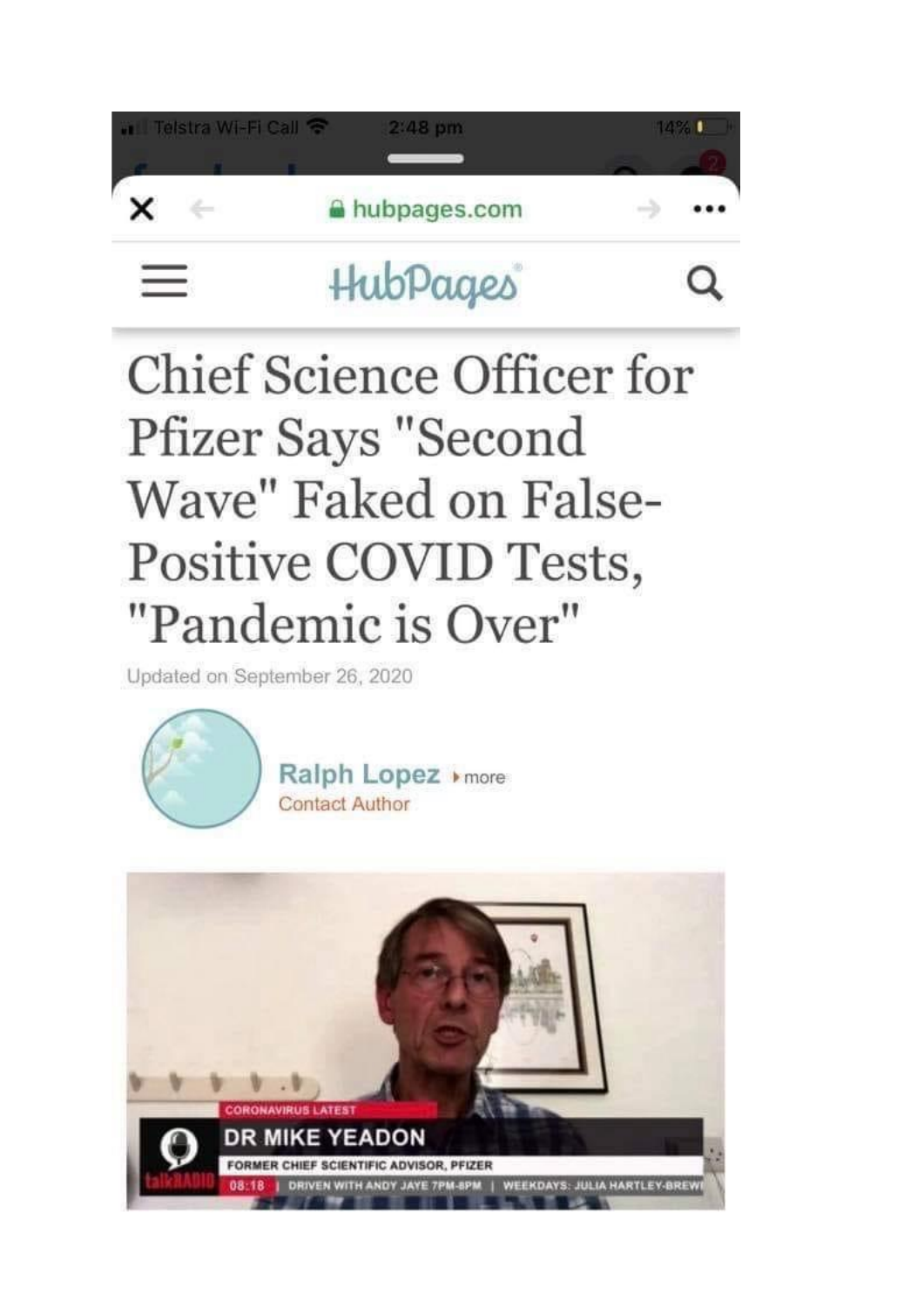In a stunning development, a former Chief Science Officer for the pharmaceutical giant Pfizer says "there is no science to suggest a second wave should happen." The "Big Pharma" insider asserts that false positive results from inherently unreliable COVID tests are being used to manufacture a "second wave" based on "new cases."

Dr. Mike Yeadon, a former Vice President and Chief Science Officer for Pfizer for 16 years, says that half or even "almost all" of tests for COVID are false positives. Dr. Yeadon also argues that the threshold for herd immunity may be much lower than previously thought, and may have been reached in many countries already.

—

Survival Rate of COVID Now Estimated to be 99.8%, Similar to Flu, Prior T-Cell Immunity

The survival rate of COVID-19 has been upgraded since May to 99.8% of infections. This comes close to ordinary flu, the survival rate of which is 99.9%. Although COVID can have serious after-effects, so can flu or any respiratory illness. The present survival rate is far higher than initial grim guesses in March and April, cited by Dr. Anthony Fauci, of 94%, or 20 to 30 times deadlier. The Infection Fatality Rate (IFR) value accepted by Yeadon et al in the paper is .26%. The survival rate of a disease is 100% minus the IFR

—

Overall, Dr. Yeadon builds the case that any "second wave" of COVID, and any government case for lockdowns, given the well-known principles of epidemiology, will be entirely manufactured.

In Boston this month, a lab suspended doing coronavirus testing after 400 false positives were discovered.

—

In the interview, when questioned about the Spanish Flu epidemic of 1918, which came in successive waves during World War I, Yeadon pointed out that this was an entirely different kind of virus, not in the coronavirus family. Others have blamed general early century malnutrition and unsanitary conditions. World War I soldiers, hard hit, lived in cold mud and conditions the worst imaginable for immune resistance.